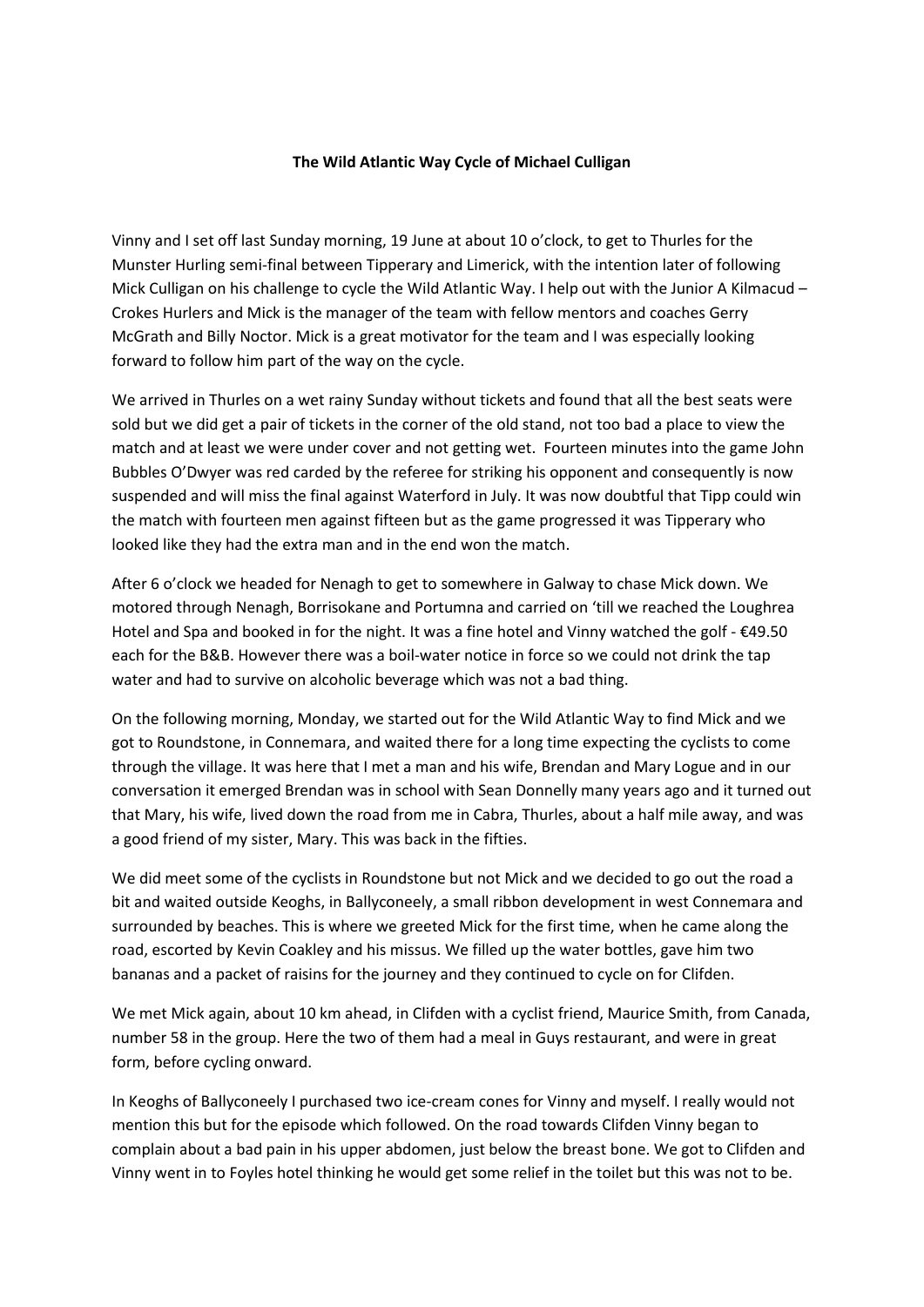He then came across the street to the restaurant where I was sitting with the two cyclists and I could see that Vinny's pain was now severe so we went back across the street to the hotel and asked the lady there to phone a doctor, but this was not successful, as it was nearly 6 pm and no doctor was available on the phone or in surgery. We decided to walk up the street to the doctor's surgery but this was closed. There was a pharmacists shop beside the surgery which was still open so we went in and described the condition that Vinny was experiencing to the pharmacist. She advised that we go to the district hospital and one of the assistants accompanied us in the car to show us the way. The nurse, at the hospital, took the blood pressure and did an ECG test to check for the problem. She then phoned a Doctor McLoughlin who came and did some more tests and administered some medicine. The pain had diminished at this stage so it looked like we could travel on, and then Vinny got up from the examination table and the pain returned. An instant decision was made to call the ambulance and after waiting more than an hour and a half Vinny was transported by ambulance to University Hospital Galway, emergency department. Here he was examined again and further tests, including blood tests, applied and he spent the night on a trolley and next day, which was Tuesday, waited until 2 pm. to get the results from the medics. What a relief for Vinny, fortunately the prognosis was good so we rejoiced and were happy again and decided to travel on.

Late on the Monday night I tried to book in to a number of guest houses near the hospital but they were all full up so I checked in to Jury's Inn for a single room, which was really a double room, and paid € 119 for the night. However Vinny, in his generosity, paid for the two of us the next night, at a much better rate – he must have been mad.

- Tuesday morning, on the road again, we travelled thru' Tuam and Foxford to Ballina and then made our way west by Bangor Erris until we reached Belmullet, such a magnificent drive along this route, all mountain and bog, leading to the most beautiful coast line. We called in to Talbots bar, ordered a fish chowder and hooked up to the WiFi to do some tracking and found that Mick, at this stage, was a good way off. We enquired at Talbots about a room for the night but found it was a bit out of our league, but it looked a nice place. So, we booked in to the Broadhaven Bay Hotel and Leisure Centre, which is on the WAW route and has a fine swimming pool and WiFi and we rumbled Mick again. As it would be some time before Mick passed this way we took a drive out the road towards Mallaranny to view the countryside and returned through a small village of Gweesalia home of the the Kiltane GAA club, whose footballers wear the same colours and jersey style as Tipperary. Magic! At the crossroads here, at approx 9 p.m., we met again with Mick and his buddy, Maurice. They were both fairly tired but they took on water, bananas and raisins and headed out around the headland of Ceann Ramher and then back and on towards Belmullet. Mick had said at this juncture that shortly he would probably be looking for a place to stay for the night and next day we found out that both of them had crashed out in the Broadhaven hotel for a few hours and were up and on the road before we had a swim in the pool and breakfast.
- On Wednesday morning we travelled on the road to Ballina by the Céide Fields through Ballycastle and Killala and then out along the road to Sligo and stopped in Ballysadare and waited at the bridge over the river Owenmore. And who should come along only the Bomber Green who was chasing money as well as chasing Mick. So we had a confabulation, i.e. a discussion while we waited for the cyclist. (I never used that word before now) Mick came along with his friend, Maurice, and we again watered them and offered bananas and fruit and gave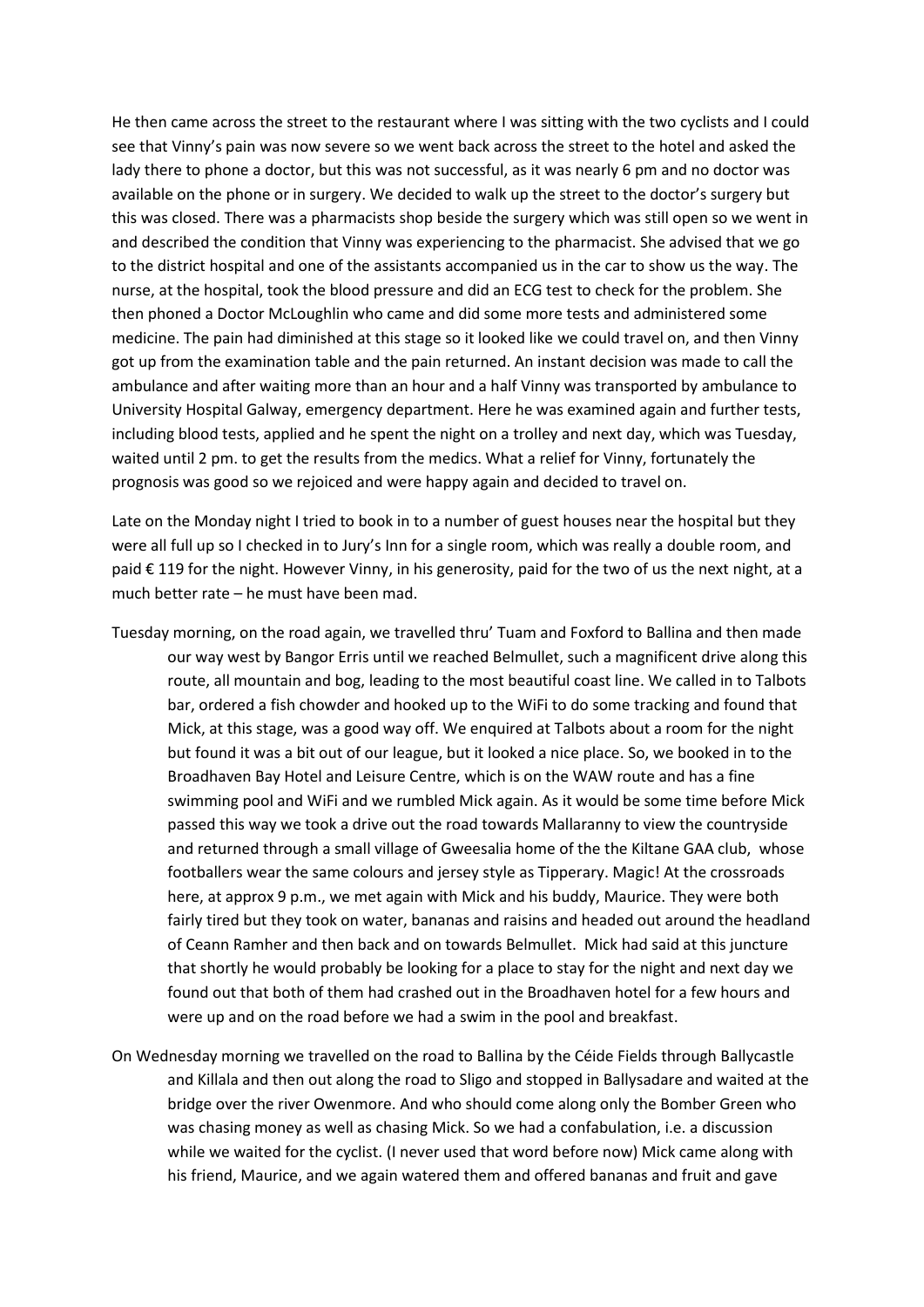Mick a map for the WAW ahead. The two cyclists then adjourned to the local SuperValu where they had some food and continued on.

- At Ballysadare we also met with Mark Macentee aka Macker, who lives in Cavan and was doing some business in the area. Macker played on a minor hurling team in the mid eighties for Kilmacud Crokes and Vinny and myself were the mentors for the team.
- So the Bomber went off again chasing down business and we went on to the Sligo Park Hotel and booked a room for the three of us for the night. We had some picnic stuff with us and it was a wet afternoon so we located ourselves under the shelter of a big leafed tree in the corner of the place, fried four eggs on the stove and made tea and eat some brown wheaten bread and butter. Later we met again with Gerry the Bomber, after business hours, and went in to Sligo to eat at a restaurant and afterwards went to Corkey's pub, owned by Brendan Power who was also a minor hurler for Kilmacud Crokes in the mid eighties and played on the sane team as Macker. Here we sat down to drink some pints and to watch the Irish v Italy match on TV. Vinny was doing the driving and did not imbibe too much. The pub was packed with ardent fans of the game and with four minutes to go as Brady buried the ball in the Italian net the place erupted as I am sure it was the same in any other pub at that time.
- On Thursday morning Gerry the Bomber got up earlier than the two of us. A little later when we roused ourselves we went for a swim in the hotel pool and Gerry Bomber at his breakfast had read Mick's message about his concern over loss of sleep and balance and came back in to the pool to let us know. We decided to track Mick on the app and found he was in Killybegs, taking a sleep, but we did not then know where. However we went after him and in a hotel in Killybegs we got an idea from the tracker of his location and headed on to meet him in the mountains, on the R263, not far from Glencolumbkille. We talked a bit and he looked fine so we then drove on to Glencolumbkille so we could meet him in the village. He stopped at a local shop and got some food and we topped up his water bottles and supplied him with sultanas, just to vary the diet from raisins – he drinks huge quantities of water. We carried on to Dungloe and as Hugh had suggested we introduced ourselves to his buddies, John and Ann, who own the Butterrock Café. They gave us a very warm welcome and gave food to us and we used their WiFi to track Mick once again. Mick peddled in to town about 6:30 pm and had a wash and a cup of coffee in the Café and I took some photos outside the Butterrock café which I put on the M2M WhatsApp. At this stage we said our goodbyes to Mick and wished him well and safe journey as we intended to go back to Dublin the next day.
- Now we had to find a place to stay for the night and Hugh had been on to us and offered beds to us at his house in Annagry, which is just about twelve kilometres up the road from Dungloe. We got to Annagry, a beautiful scenic place, and we stopped at the Caisleáin Óir hotel and bar, where we were to meet Hugh's sister in law, Ann's sister, to get the keys and direction to the house. I was standing outside on the steps of the hotel at about 7:40 pm when five cyclists passed by and Mick was in the middle of them and I don't know who the other four were, probably local cyclists out for a spin and helping Mick along.
- On Friday morning we left Annagry and headed for Letterkenny and went on to Buncrana where I thought we might see Mick and give him a cheer just one more time but he had gone